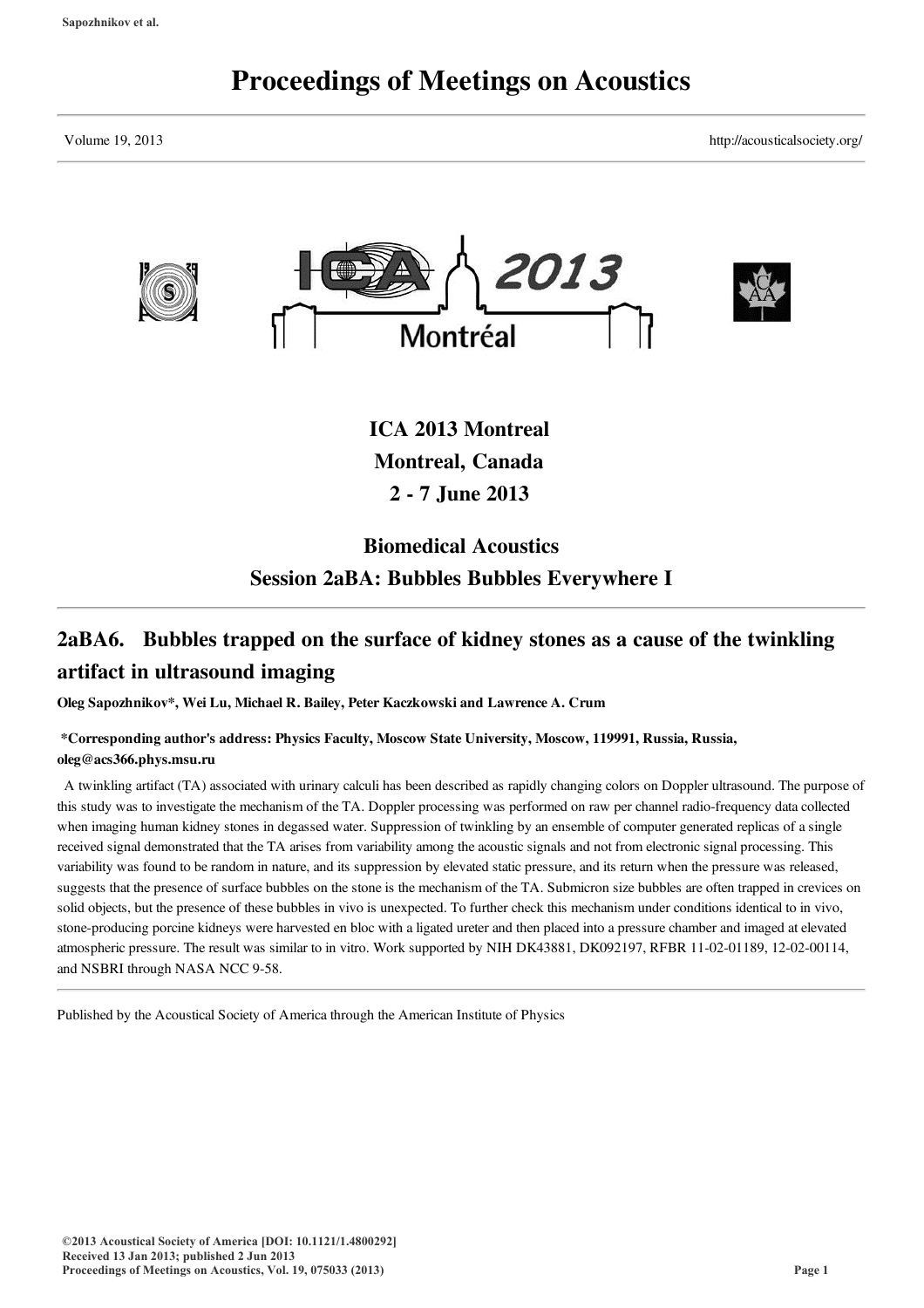#### **INTRODUCTION**

The twinkling artifact (TA) (Rahmouni *et al.* 1996, Vasiliev and Gromov 1997) appears as a dynamic color mosaic on the image of hard objects in a color-Doppler ultrasound display. Recent studies have reported that the TA, as a Doppler ultrasound artifact has a great potential to improve kidney stone detection. However, this artifact is inconsistent precisely because its origins are unknown: Its manifestation depends on the specific ultrasound imager, the sonographer skills, the machine parameter settings, and the type of stone. Our goal is to improve the understanding of the mechanism(s) that give rise to the TA as a step toward making the TA a reliable clinical tool.

Several studies have investigated the mechanism of the TA displayed by kidney stones. The sources of the artifact were attributed either "to the acoustics" or "to the machine", *i.e.*, to peculiarities either of ultrasound scattering from the stone or in the system processing of the unique scattered signal. For most of the studies, the conclusions were drawn based on analyzing the Doppler images and Doppler spectrum that were generated by commercial ultrasound machines. Those images may vary between machines, depending on the imaging processing methods employed and different machine settings. The commercial ultrasound machines are "black boxes" in that it is very difficult to separate the acoustical effects (*i.e.*, scattering from a rough surface, stone reverberation, etc.) from the effects of the machine (*i.e.*, phase jitter, machine settings and signal processing, etc.). In addition, clinical ultrasound machines rarely provide users access to the raw radio-frequency (RF) data that are more fundamental than the images, since the raw per-channel RF signals originate directly from the ultrasound array elements, *i.e.*, are not distorted by any post-processing from the machine.

In this study, the raw per-channel RF data immediately following the analog-to-digital converter (ADC) were used. According to the conventional color Doppler imaging algorithm, the color pixels shown on the image are always encoded based on the variability within the Doppler ensemble that corresponds to strong Doppler power. Bearing that in mind, the Doppler power was used as the criterion of the TA. Based on the RF data analysis, the dominant reason for the occurrence of the TA was investigated by estimating whether the variability within the Doppler ensemble is introduced from the acoustic field or from the machine; in addition, a high static pressure study and other studies were performed to further investigate the mechanism(s) for the generation of the TA.

#### **MATERIALS AND METHODS**

A Verasonics Ultrasound Engine (VUE, Verasonics, Redmond, WA) and a 128-element linear ultrasound array with 5 MHz central frequency (a clinical probe ATL/Philips HDI L7-4, Bothell, WA, US) were used for all experiments. The raw per-channel RF data immediately following the analog-to-digital converter (ADC) were analyzed to study the TA. The Doppler power was used as the criterion of the TA.

Based on the RF data analysis, the dominant reason for the occurrence of the TA was investigated by estimating whether the variability within the Doppler ensemble is introduced from the acoustic field or from the machine. To

test the response of the receiving electronic tract and signal processing of typical Doppler signals without using the ultrasound probe, a special break-out board was connected to the entrance of the electronic tract, which enabled sending, to any selected receiving channel, an electric signal from an external source. In particular, such a source could provide an electric signal similar to that appearing at the array element when receiving an ultrasound pulse scattered from a stone. Such a replacement of acoustically-originated signal by a controlled-source signal allowed us to determine if the TA originated in the machine (*i.e.*, in the electronic tract and signal-processing box) independently from whether the TA originated in the acoustics (*i.e.*, from fluctuations during acoustic scattering and propagation). As an external voltage source, a function generator (AFG 3022B, Tektronix, OR) was used. The generator signal was programmed to be identical to the acoustically originated signal.

In addition, a well-known technique – an overpressure test (Bailey *et al.* 2000; Sapozhnikov *et al.* 2002) was used to test for the possible role of bubbles. The overpressure system and **FIGURE 1.** High-pressure chamber with the probe

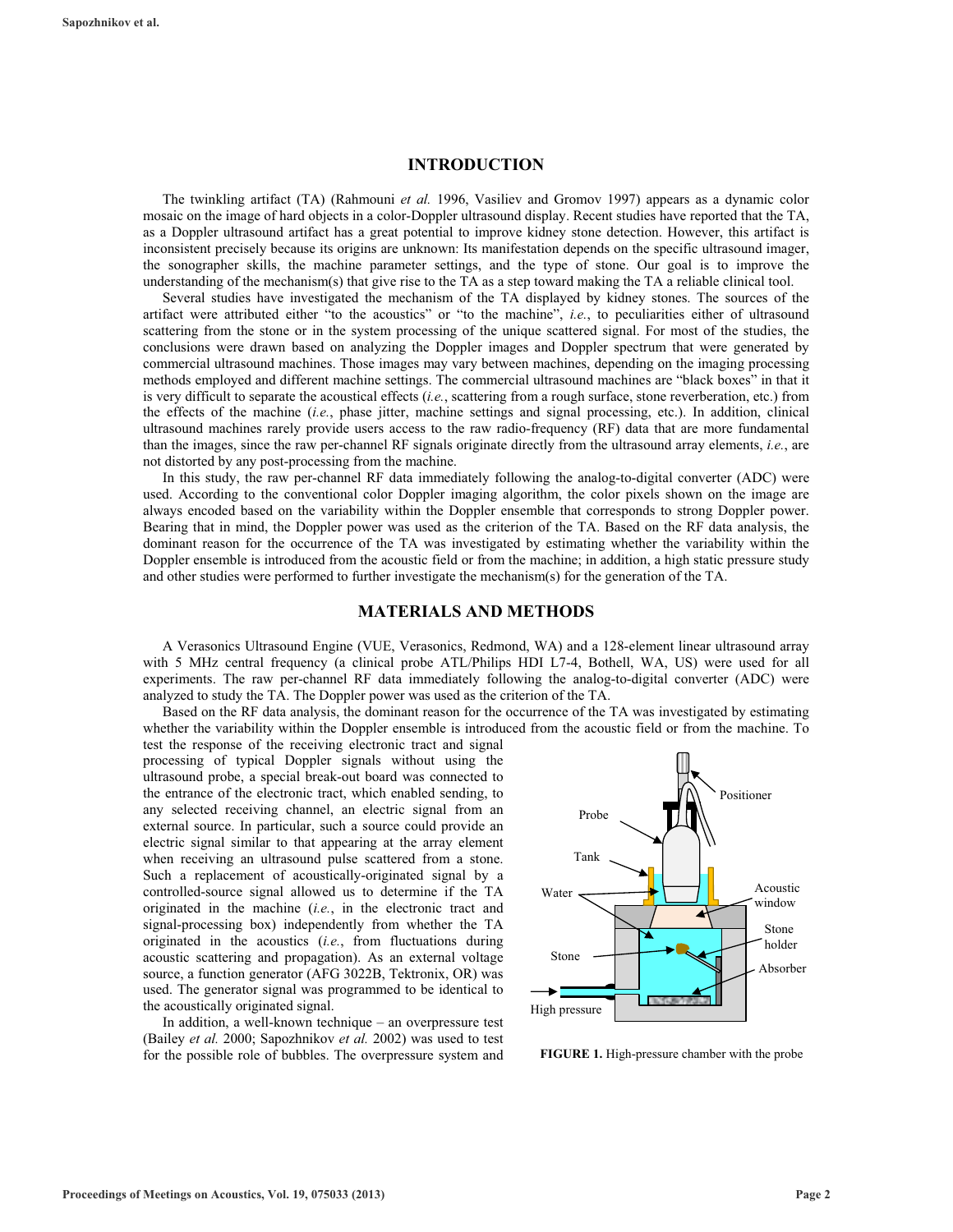experimental design are shown in Fig. 1. The chamber was of cylindrical shape with the inner diameter 11.2 cm and height 7 cm. Its walls, bottom, and upper lid were made of aluminum. A rubber acoustic absorber (1 cm thick) was placed on the bottom of the chamber to dampen the possible reverberations during the stone imaging. The stone under study was fixed on the tip of a brass needle of 1.6 mm in diameter that was rigidly attached to the chamber wall. A polystyrene puck was fixed in the middle of the lid to serve as an acoustic window for better ultrasound transmission. High static pressure was generated inside the chamber by a piston screw pump (model 37-6-30, High Pressure Equipment Company, Erie, PA). Three different pressure conditions were used: (a) Before applying excess pressure, (b) under high-pressure, and (c) after pressure was released back to the normal value.

#### **RESULTS**

Figure 2 shows typical signals that were analyzed to reveal the TA features. The left-hand side plots (A - C) describe data for imaging of a natural kidney stone from the stone laboratory, which was placed in gel. The plots A and B overlays 12 successive waveforms of the Doppler ensemble ultrasound pulses scattered from the stone recorded at the central element of the array. Here the imaging depth d corresponds to the time delay of the scattered signal *t* in accordance with the formula  $d=c t/2$ , where  $c=1540$  m/s. The waveforms that are plotted on top of each other are barely distinguishable, because the corresponding changes are small. To reveal the difference between them in more detail, the Doppler power calculated from those waveforms is shown on the plot C. The Doppler



**FIGURE 2.** Results of kidney stone imaging and simulated acoustic source experiments. Figures A and B show the unbeamformed Doppler pulses (12 pulses on top of each other) recorded from the stone imaging, and figure C shows the corresponding Doppler power. Figures D and E show the unbeamformed Doppler pulses (12 pulses on top of each other) acquired from simulated acoustic source experiment, and F shows the corresponding Doppler power.



**FIGURE 3.** Results of the overpressure experiment on natural kidney stones. From the left to the right: twinkling is seen before increasing pressure (left), no twinkling is present during the high-pressure of 8.5 MPa (middle), and twinkling returns after the pressure is released (right).

power is shown in dB scale, relative to the background noise level. An obvious spike occurs about  $2 - 3 \mu s$ after the arrival of the front of the stone-scattered pulse, which indicates that the corresponding part of the signal within the Doppler ensemble is fluctuating from pulse to pulse. Such a spike was observed for all studied stones and corresponded to the twinkling part of the color Doppler image. On the right-hand-side of Fig. 2 (D - F), results obtained for the simulated acoustic source experiment test are shown. The waveforms of the simulated Doppler ensemble pulses are shown in Figs. 2D and 2E, also 12 waveforms on top of each other. The waveforms of Figs. 2B and 2E are visually identical, which indicates the high quality of the mimicking procedure. As was described, the artificial Doppler ensemble was sent through the same signal path inside the machine as the original Doppler sequence. Figure 2F represents the result for the Doppler power calculated from the waveforms shown above. No obvious spike is seen in Fig. 2F. Therefore, the TA appearance must result from some effect of acoustic origin.

Common candidates for random ultrasound scatterers are bubbles. Indeed, the gas bubbles may interact stochastically with ultrasound. The bubbles may be present in the bulk of propagation medium, or they may also rest on the stone surface, especially if there are microscopic cracks and crevices. The possible presence of bubbles was studied using overpressure test using set-up shown in Fig. 1. Figure 3 shows Color Doppler image of a stone positioned in the overpressure chamber under varied static pressure. The images were recorded by a camcorder directly from the VUE display. There is an obvious TA in the left and right images that correspond to ambient pressure conditions. The image in the middle shows the stone image when high-pressure was applied. The TA has completely disappeared.